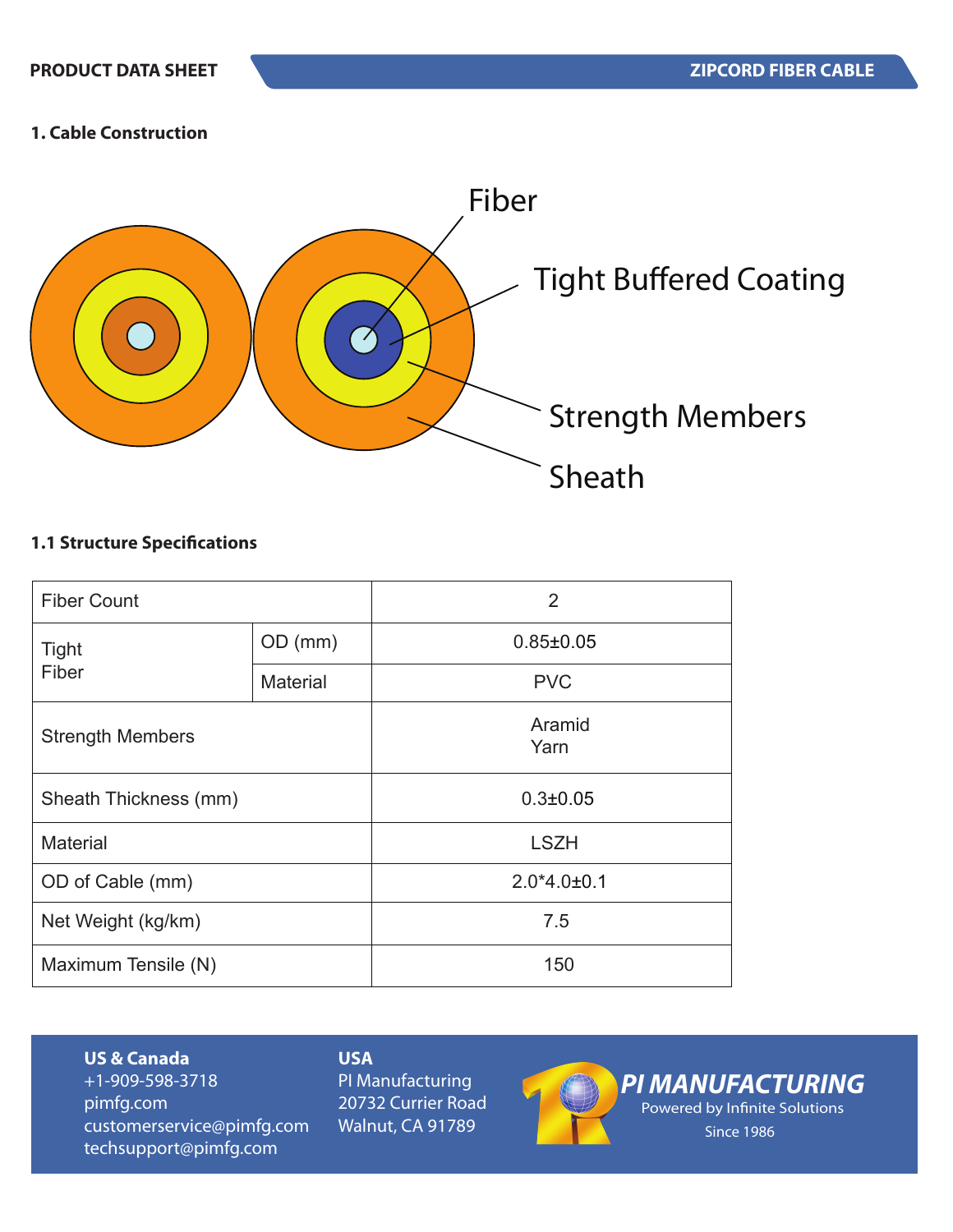## **1.2 Tight Buffer Color Code**

| Fiber                   | <b>Tight Buffer Color Code</b> |        | <b>Outer Sheath</b> |
|-------------------------|--------------------------------|--------|---------------------|
| Single-mode             | White                          | Yellow | Yellow              |
| Multimode               | White                          | Orange | Orange              |
| 10 Gigabit<br>Multimode | White                          | Aqua   | Aqua                |

#### **3 Performance Parameters of the Optical Fiber**

### **3.1 Single Mode Fiber**

|                                   | <b>UNITS</b> | <b>SPECIFICATION</b>    |
|-----------------------------------|--------------|-------------------------|
| <b>Fiber Type</b>                 |              | G657A                   |
| Attenuation                       | dB/km        | 1310nm≤ 0.4             |
|                                   |              | 1550nm≤ 0.3             |
|                                   |              | 1310nm≤ 3.5             |
| <b>Chromatic Dispersion</b>       | ps/nm.km     | 1550nm≤ 18              |
|                                   |              | 1625nm≤ 22              |
|                                   | $ps/nm2$ .k  | $\leq 0.092$            |
| <b>Zero Dispersion Slope</b>      | m            |                         |
| <b>Zero Dispersion Wavelength</b> | nm           | $1300 \sim 1324$        |
| Cut-off Wavelength $(\lambda$ cc) | nm           | $≤ 1260$                |
|                                   |              | (10mm radius,           |
| Attenuation vs. Bending           | dB           | 1ring)≤ 1.5 $@$         |
| (60mm x100turns)                  |              | 1625nm                  |
| <b>Mode Field Diameter</b>        | μm           | $9.2 \pm 0.4$ at 1310nm |
| <b>Core-Clad Concentricity</b>    | μm           | $\leq 0.5$              |

#### **US & Canada**

+1-909-598-3718 pimfg.com customerservice@pimfg.com techsupport@pimfg.com

### **USA**

PI Manufacturing 20732 Currier Road Walnut, CA 91789



*PI MANUFACTURING* Powered by Infinite Solutions Since 1986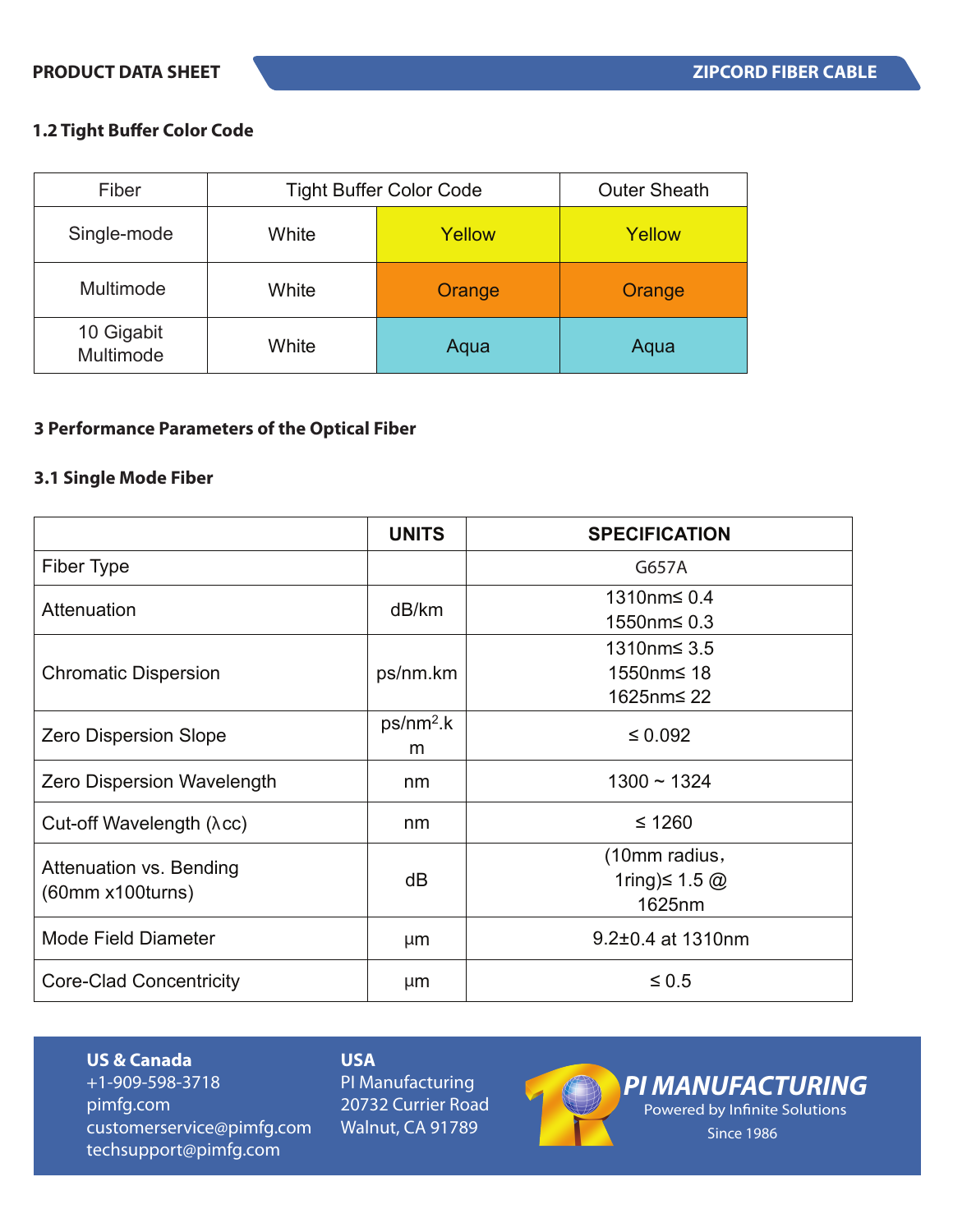| <b>Cladding Diameter</b>        | µm      | $125 + 1$   |
|---------------------------------|---------|-------------|
| <b>Cladding Non-circularity</b> | %       | $\leq 0.8$  |
| <b>Coating Diameter</b>         | $\mu$ m | 245±5       |
| <b>Proof Test</b>               | Gpa     | $\geq 0.69$ |

### **3.2 Multimode Fiber**

|                                   |       |               | <b>SPECIFICATION</b>                |                   |       |                       |
|-----------------------------------|-------|---------------|-------------------------------------|-------------------|-------|-----------------------|
|                                   |       | <b>UNITS</b>  | 50/125                              | OM3 (150m)        |       | OM3 (300m) OM4 (550m) |
| <b>Fiber Core Diameter</b>        |       | µm            | $50.0 \pm 2.5$                      | $50.0 \pm 2.5$    |       |                       |
| <b>Fiber Core Non-circularity</b> |       | $\%$          | ≤6.0                                | ≤6.0              |       |                       |
| <b>Cladding Diameter</b>          |       | μm            | $125.0 \pm 1.0$                     | 125.0±1.0         |       |                       |
| <b>Cladding Non-circularity</b>   |       | $\%$          | ≤2.0                                | ≤2.0              |       |                       |
| <b>Coating Diameter</b>           |       | μm            | 245±10                              | 245±10            |       |                       |
| <b>Coat-Clad Concentricity</b>    |       | μm            | $≤12.0$                             | $≤12.0$           |       |                       |
| <b>Coating Non-circularity</b>    |       | $\%$          | $≤8.0$                              | $≤8.0$            |       |                       |
| <b>Core-Clad Concentricity</b>    |       | μm            | $≤1.5$                              | $≤1.5$            |       |                       |
|                                   | 850nm | dB/km         | 3.0                                 | 3.0               |       |                       |
| Attenuation<br>1300nm             |       | dB/km         | 1.5                                 | 1.5               |       |                       |
| <b>OFL</b>                        | 850nm | MHz.km        | ≥200                                | $\geq 700$        | ≥1500 | ≥3500                 |
|                                   |       | 1300nm MHz.km | ≥400                                | $\geq$ 500        | ≥500  | ≥500                  |
| The biggest theory                |       |               | $0.275 \pm 0.015$ 0.200 $\pm 0.015$ | $0.200 \pm 0.015$ |       |                       |

## **US & Canada**

+1-909-598-3718 pimfg.com customerservice@pimfg.com techsupport@pimfg.com

## **USA**

PI Manufacturing 20732 Currier Road Walnut, CA 91789



*PI MANUFACTURING* Powered by Infinite Solutions Since 1986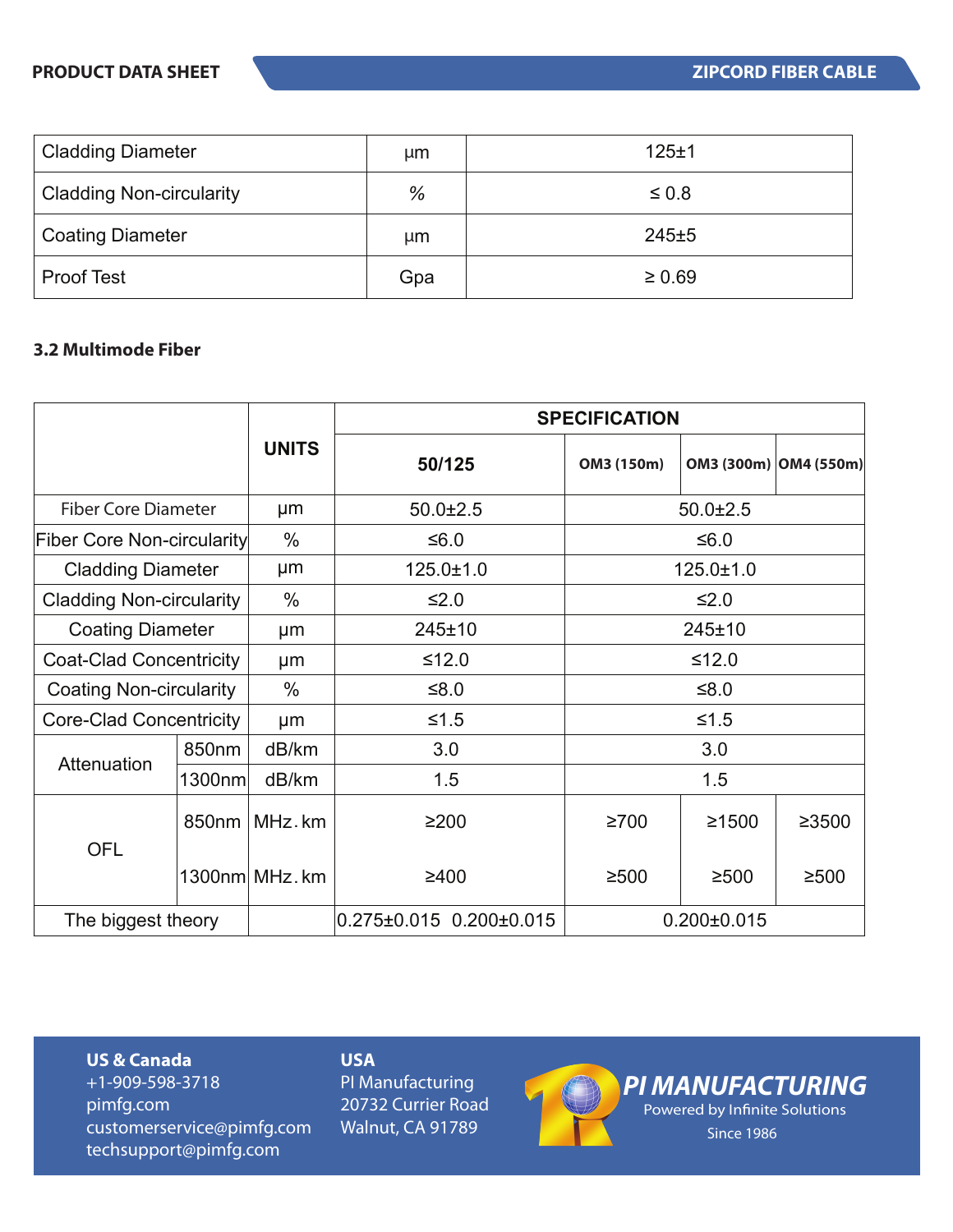### **4. Mechanical and Environmental Performance of the Cable**

| NO.            |                                           | <b>TEST METHOD</b>                                                                                                                                                           | <b>ACCEPTANCE CRITERIA</b>                                                               |
|----------------|-------------------------------------------|------------------------------------------------------------------------------------------------------------------------------------------------------------------------------|------------------------------------------------------------------------------------------|
| 1              | <b>Tensile Loading Test</b>               | #Test method:IEC 60794-1-E1<br>-. Long-tensile load: 0.5 times the<br>short-term pulling force<br>-. Short-tensile load: reference to<br>clause 2.1<br>-. Cable length: ≥50m | -. Attenuation<br>increment@1550nm:≤0.4dB<br>-. No jacket cracking and<br>fiber breakage |
| $\overline{2}$ | <b>Crush Resistance</b><br><b>Test</b>    | #Test method:IEC 60794-1-E3<br>-. Long-tensile load: 300 N/100mm<br>-.Short-tensile load: 1000 N/100mm<br>Load time: 1 minutes                                               | -. No fiber breakage                                                                     |
| 3              | <b>Impact Resistance</b><br><b>Test</b>   | #Test method:IEC 60794-1-E4<br>-. Impact height: 1m<br>-. Impact weigh: 100 g<br>-. Impact point: $\geq$ 3<br>-. Impact frequency: $\geq$ 1/point                            | -. No fiber breakage                                                                     |
| 4              | <b>Repeated Bending</b>                   | #Test method:IEC 60794-1-E6<br>-. Mandrel diameter: 30H -. Subject<br>weight: 2kg<br>-. Bending frequency: 200 times<br>-. Bending speed: 2s/time                            | -. No fiber breakage                                                                     |
| 5              | <b>Torsion Test</b>                       | #Test method:IEC 60794-1-E7<br>-.Length:1m<br>-.Subject weight: 2kg<br>-. Angle: ±180 degree<br>-.Frequency: ≥10/point                                                       | -. No fiber breakage                                                                     |
| 6              | <b>Temperature Cycling</b><br><b>Test</b> | #Test method:IEC 60794-1-F1<br>-. Temperature steps: $+20^{\circ}$ C, $-10^{\circ}$ C                                                                                        | - Attenuation<br>increment@1550nm:≤0.3dB                                                 |

#### **US & Canada**

+1-909-598-3718 pimfg.com customerservice@pimfg.com techsupport@pimfg.com

**USA** PI Manufacturing 20732 Currier Road Walnut, CA 91789



*PI MANUFACTURING*

Powered by Infinite Solutions Since 1986